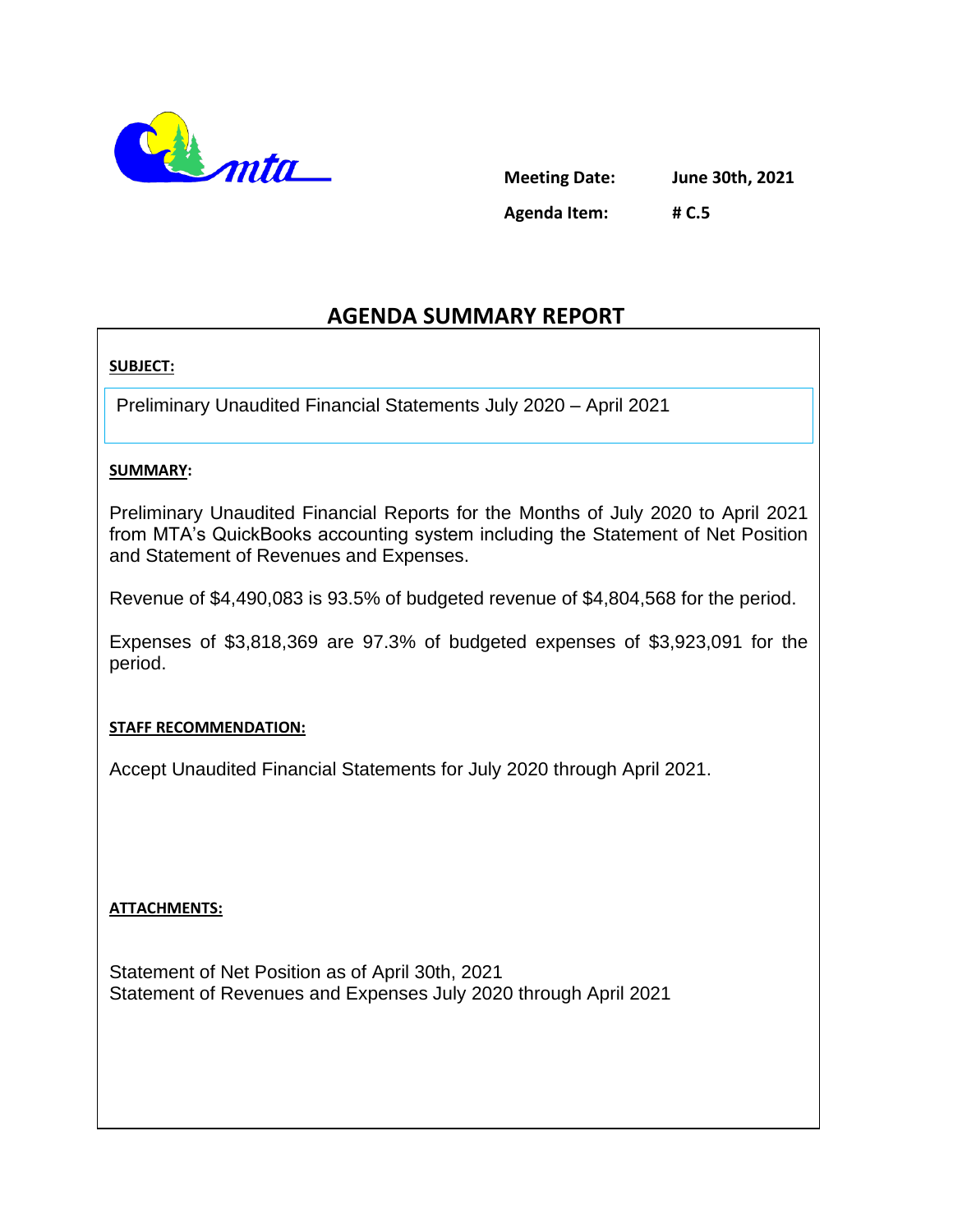**Unaudited Preliminary Report**

#### **Mendocino Transit Authority Statement of Net Position As of April 30, 2021**

June 30th, 2021 Agenda Item C-5

|                                               | Apr 30, 21  |
|-----------------------------------------------|-------------|
| <b>ASSETS</b>                                 |             |
| <b>Current Assets</b>                         |             |
| <b>Checking/Savings</b>                       |             |
| 101.900 · Cash                                |             |
| 101.100 · Cash-Operating                      |             |
| <b>Operating Cash</b>                         | 390,449     |
| <b>LCTOP Operatng</b>                         | 164,162     |
| <b>Senior Operating</b>                       | 160,879     |
| <b>Payroll &amp; Benefits Operating</b>       | 191,924     |
| Total 101.100 · Cash-Operating Total          | 907,415     |
| 101.200 · Cash-Capital                        |             |
| 101.202 · Capital Wkg-MUNIS #4100             | 540,622     |
| 101.203 · Cap CALOES - MUNIS #4140            | 83,853      |
| 101.204 - Capital PTMISEA-MUNIS #4230         | 270,513     |
| 101.227 · Cap LCTOP-Umpqua #2776              | 64,711      |
| Total 101.200 · Cash-Capital                  | 959,700     |
| Total 101.900 · Cash                          | 1,867,114   |
| Total 102.000 · Accounts Receivable           | 561,759     |
| <b>Other Current Assets</b>                   |             |
| 102.300 · Grants Receivable                   |             |
| Total 102.300 - Grants Receivable             | 443,102     |
| Total 102.100 · Accounts Receivable Other     | 201,088     |
| Total 103.990 · Inventory                     | 70,218      |
| Total 104.199 · Prepaid Expenses Total        | 53,210      |
| <b>Total Other Current Assets</b>             | 767,618     |
| <b>Total Current Assets</b>                   | 3,196,491   |
| <b>Fixed Assets</b>                           |             |
| Total 111.900 - Fixed Assets                  | 21,037,834  |
| Total 111.910 · Accumulated Depreciation      | -12,229,072 |
| Total 121.900 · Intangible Total              | 15,000      |
| Total 121.910 · Accum Amortization Total      | $-15,000$   |
| <b>Total Fixed Assets</b>                     | 8,808,762   |
| <b>Other Assets</b>                           |             |
| Total 131.900 - Deferred Outflows of Resource | 717,349     |
| <b>Total Other Assets</b>                     | 717,349     |
| <b>TOTAL ASSETS</b>                           | 12,722,602  |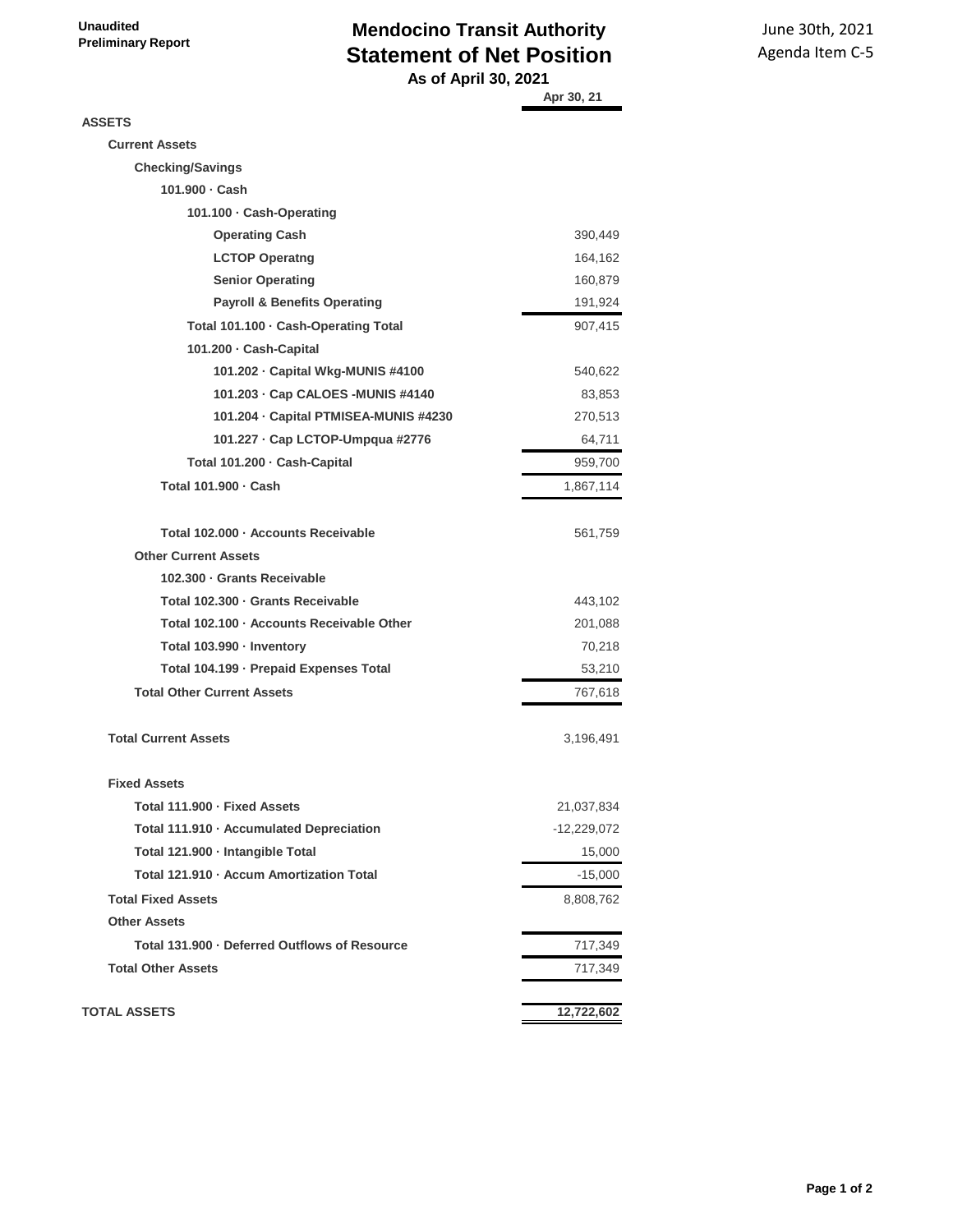# **Mendocino Transit Authority Statement of Net Position**

June 30th, 2021 Agenda Item C-5

 **As of April 30, 2021**

|                                        | Apr 30, 21 |
|----------------------------------------|------------|
| <b>LIABILITIES &amp; EQUITY</b>        |            |
| Liabilities                            |            |
| <b>Current Liabilities</b>             |            |
| <b>Total Accounts Payable</b>          | 78,949     |
| <b>Total Credit Cards</b>              | 9,599      |
| <b>Other Current Liabilities</b>       |            |
| 202.100 · Deferred Grant Revenue       | 893,876    |
| 205.700 · Uncashed Checks              | 8,862      |
| 205.900 · Accruals Total               |            |
| 205.200 · Accrued Payroll              | 88,964     |
| 205,500 · Accrued Vacation             | 130,391    |
| 205.600 · Accrued Sick Leave           | 67,356     |
| Total 205,900 · Accruals Total         | 286,711    |
| <b>Total Other Current Liabilities</b> | 1,189,449  |
| <b>Total Current Liabilities</b>       | 1,277,998  |
| <b>Long Term Liabilities</b>           |            |
| 231.900 - Prov-Restricted Funds        |            |
| 231.100 - Provision for Liability      | 40,338     |
| 231.200 · Provision for Vehicle Damage | 10,247     |
| 231.300 · Provision for Unemployment   | 93,082     |
| 231.400 - Provision for Cafeteria Plan | 24,891     |
| 231.500 · Provision for Worker's Comp  | 199        |
| Total 231.900 - Prov-Restricted Funds  | 168,757    |
| 235.300 - Deferred Inflows of Resource | 181,311    |
| 235.910 - Pension Liabilities          |            |
| 231.101 · Net Pension Liability        | 1,677,065  |
| Total 235.910 - Pension Liabilities    | 1,677,065  |
| <b>Total Long Term Liabilities</b>     | 2,027,132  |
| <b>Total Liabilities</b>               | 3,305,131  |
| <b>Equity</b>                          |            |
| 399.900 · Equity                       |            |
| Total 399.900 · Equity                 | 9,636,557  |
| <b>Net Income</b>                      | $-219,086$ |
| <b>Total Equity</b>                    | 9,417,471  |
| <b>TOTAL LIABILITIES &amp; EQUITY</b>  | 12,722,602 |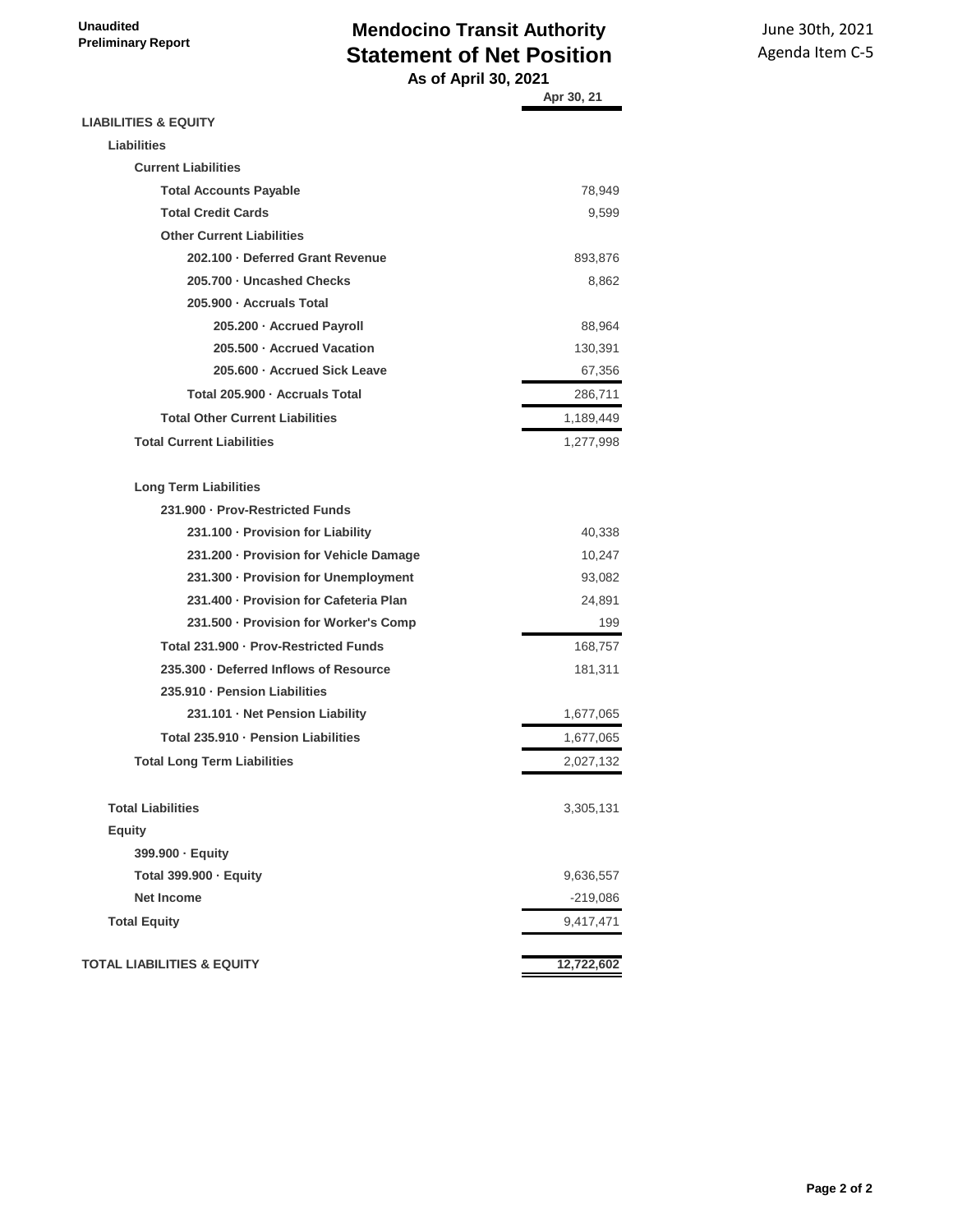## **Mendocino Transit Authority Statement of Revenues, Expenses**

 **July 2020 through April 2021**

|                                             | <b>TOTAL</b>     |               |             |
|---------------------------------------------|------------------|---------------|-------------|
|                                             | Jul '20 - Apr 21 | <b>Budget</b> | % of Budget |
| <b>Ordinary Income/Expense</b>              |                  |               |             |
| Income                                      |                  |               |             |
| 411.000 - OPERATING REVENUE.                |                  |               |             |
| 401.100 · Fares-Passengers                  | 93,615           | 109,167       | 85.8%       |
| 413.000 · Redwood Coast Regional Center     | 58,534           | 54,167        | 108.1%      |
| 409.200 · Sonoma County Contract            | 77,493           | 76,025        | 101.9%      |
| Total 411.000 - OPERATING REVENUE.          | 229,642          | 239,358       | 95.9%       |
| 420,000 · REVENUES FROM OTHER SOURCES       |                  |               |             |
| 406.100 · Advertising Contract              | 89,191           | 83,333        | 107.0%      |
| 407.100 - Maintenance Revenue               | 30,091           | 22,083        | 136.3%      |
| 407.400 · Investment(Interest) Income       | 8,901            | 1,250         | 712.0%      |
| 407.500 · Other - Fuel Rebates, Etc.        | 1,422            | 3,333         | 42.7%       |
| 409.100 · Local Transportation Fund (LTF)   | 2,494,270        | 2,494,270     | 100.0%      |
| 409.110 · State Transit Assistance (STA)    | 695,531          | 695,531       | 100.0%      |
| 422.000 · 5310 Operating Assistance         | 174,509          | 115,833       | 150.7%      |
| 413.101 · 5311 Operating Assistance         | 443,102          | 460,112       | 96.3%       |
| 413.110 · 5311(f) Operating Assistance      | $\mathbf 0$      | 250,000       | 0.0%        |
| 424.260 · LCTOP Cap & Trade - Capital       | $\mathbf 0$      | 81,130        | 0.0%        |
| 426.000 · Ag Van Leases                     | 55,270           | 37,500        | 147.4%      |
| 426.500 - Maintenance Labor Revenue         | $\mathbf 0$      | 29,167        | 0.0%        |
| 450.000 - CARES-5311                        | 241,346          | 250,000       | 96.5%       |
| 460.000 · CARES-5311 (F)                    | $\mathbf 0$      | 41,667        | 0.0%        |
| 409.112 · State, Prop. 1B, TSSSDRA-CalOES   | 26,809           | $\mathbf 0$   | n/a         |
| Total 420.000 - REVENUES FROM OTHER SOURCES | 4,260,441        | 4,565,209     | 93.3%       |
| <b>Total Income</b>                         | 4,490,083        | 4,804,568     | 93.5%       |
| <b>Expense</b>                              |                  |               |             |
| Total 501.100 · WAGES                       | 2,053,816        | 1,841,862     | 111.5%      |
| Total 510.000 - BENEFITS                    | 861,469          | 1,112,588     | 77.4%       |
| 520.000 - SERVICE/USER FEES                 |                  |               |             |
| 521.000 · Vehicle Technical Services        | 543              | 7,083         | 7.7%        |
| 521.250 · Towing                            | $\mathbf 0$      | 833           | $0.0\%$     |
| 521.500 · Property Maintenance Services     | 777              | 4,583         | 17.0%       |
| 521.700 · Contract IT Services              | 8,250            | 8,125         | 101.5%      |
| 503.202 · Legal Counsel                     | 12,864           | 13,333        | 96.5%       |
| 508.100 · Purch. Trans (Willits DAR)        | 2,142            | 1,642         | 130.5%      |
| 523.000 · Marketing                         | 10,536           | 6,667         | 158.0%      |
| 509.300 · Advertising, Legal Notices        | 14,350           | 15,000        | 95.7%       |
| 524.000 · Software Maintenance Fees         | 38,963           | 33,333        | 116.9%      |
| 524.200 · Drug & Alcohol Services           | 3,825            | 5,000         | 76.5%       |
| 525.000 · Facility Security System          | 22,758           | 1,250         | n/a         |
| 525.500 · Accident / Incident Payables      | 47               | 12,500        | 0.4%        |
| 503.200 · Professional & Technical Svcs     | 50,533           | 81,250        | 62.2%       |
| Total 520.000 - SERVICE/USER FEES           | 165,588          | 190,600       | 86.9%       |
| 530.000 - MATERIALS & SUPPLIES              |                  |               |             |
| 504.110 · Fuel                              | 173,199          | 250,000       | 69.3%       |
| 504.120 · Tires                             | 19,474           | 20,833        | 93.5%       |
| 504.115 · Lubrication                       | 9,304            | 8,333         | 111.6%      |
| 532.500 · Tools                             | 339              | 1,250         | 27.1%       |
| 504.100 · Vehicle Maint & Repair Parts      | 529              | 1,750         | 30.2%       |